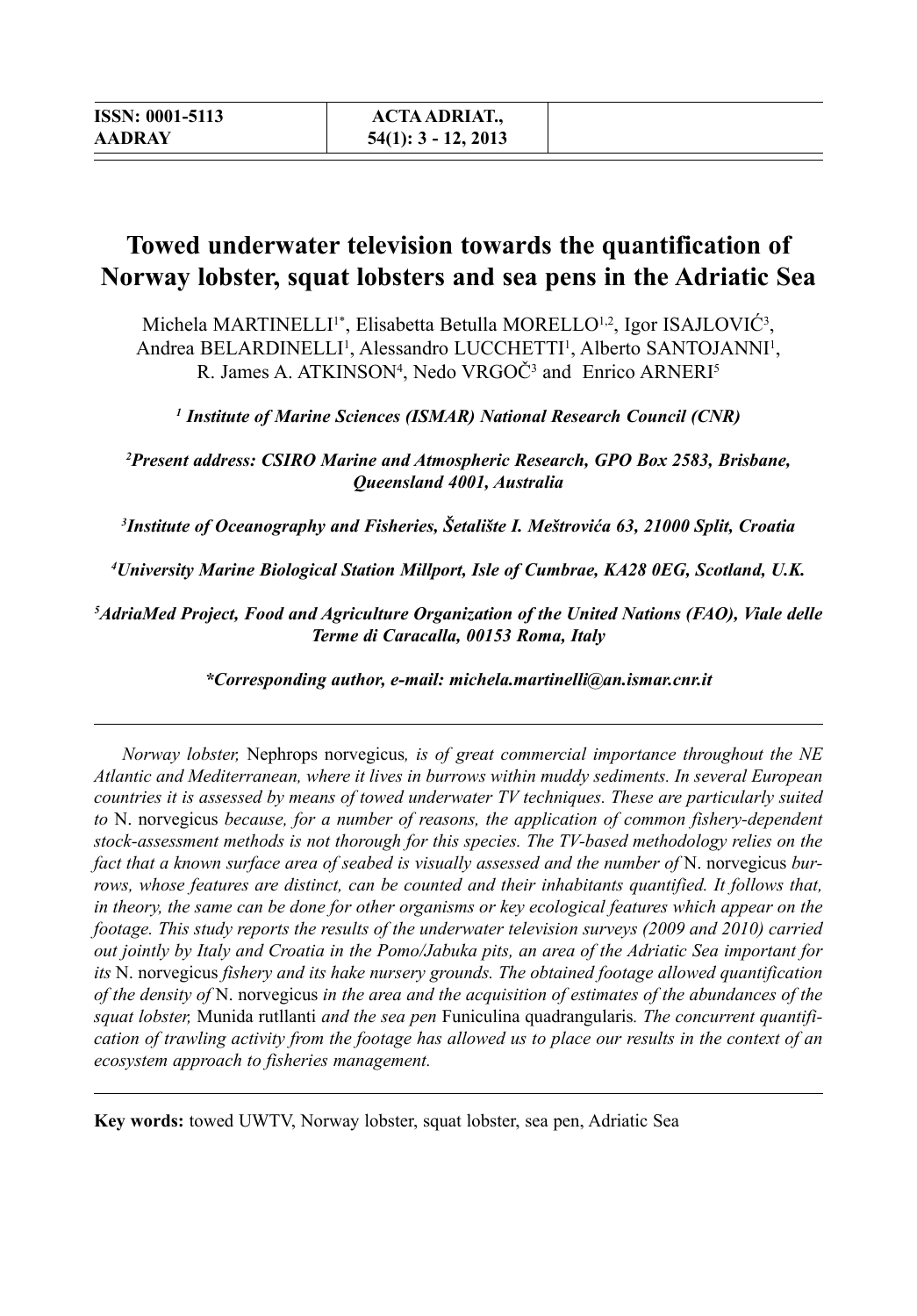#### **INTRODUCTION**

Norway lobster, *Nephrops norvegicus*, is of great commercial importance throughout the NE Atlantic and Mediterranean.

In the Adriatic Sea *N. norvegicus* ranks first of all crustacean species exploited in terms of value, and second in terms of weight, with a decreasing trend in catches since 1993 (VRGOČ *et al*., 2004). It burrows within muddy sediments at depths between *cca* 50 m and 400 m (ARTE-GIANI *et al*., 1979), making the Pomo/Jabuka pits  $(200 - 270 \text{ m})$  very important fishing grounds in the Adriatic Sea (FROGLIA & GRAMITTO, 1988; FROGLIA *et al*., 1997; MORELLO *et al*., 2007). The western Adriatic Sea trawling grounds have been classified as fully exploited to overexploited with respect to *N. norvegicus* (SARDÀ *et al*., 1998). Furthermore, the Pomo/Jabuka pits, with their particular topography, bottom-sediment composition (fine muddy, sloping down to 270 m) and oceanography fine mud also comprise the main nursery grounds of the commercially important European hake *Merluccius merluccius* (ŽUPANOVIĆ & JARDAS, 1986). For these reasons, the Pomo/Jabuka pits have been the subject of many discussions aimed at establishing them as an area closed to bottom trawling (e.g. ADRIAMED, 2008; DE JUAN & LLEONART, 2010). In this context, careful management of the Pomo/Jabuka pits ground and their main resources are crucial, especially because two mixed-species trawling fleets from two different countries (Italy and Croatia) fish there regularly. Furthermore, the Italian and Croatian grounds share important common characteristics and the *N. norvegicus* populations are, to some extent, interdependent because of larval exchange.

In several European countries *N. norvegicus* is assessed by means of towed underwater cameras (UWTV). This technique is particularly suited to *N. norvegicus* because, for a number of reasons, traditional fishery-dependent stockassessment methods (e.g. use of catch and CPUE trends or analytical methods such as VPA, LCA and yield-per-recruit analysis) are considered not exhaustive for this species (MORELLO *et al*., 2007). Furthermore this species is caught

in fishing gear only when it emerges from its burrow, and emergence may vary with time of day, season, animal size, sex, and reproductive status; thus the fishery exploits the population selectively and in a different manner according to sex and season (MORELLO *et al*., 2009).

The UWTV methodology relies on the fact that a known surface area of seabed is visually assessed and the number of *N. norvegicus* burrows, whose features are distinct, can be counted and their inhabitants quantified. Burrow densities (burrows  $x \text{ m}^2$ ) can be used as an index of stock abundance.

This technique, which was pioneered in Scotland, has become the standard method of assessment for NE Atlantic stocks and has received detailed attention in a series of ICES (International Council for the Exploration of the Sea) workshops aimed at standardising methodologies and quantifying the uncertainties associated with the method (CAMPBELL *et al*., 2009).

The Adriatic Pomo/Jabuka pits ground has been the subject of detailed *Nephrops*-centric studies throughout the years (for a summary see MORELLO *et al*., 2007). Pioneering research on *N. norvegicus* ecology and burrows derives both from the former Yugoslavia and Italy (KARLO-VAC, 1953; CRNKOVIĆ, 1968; FROGLIA *et al*., 1997), but the stocks have never been the subject of a systematic assessment before the present study.

In May 2009 and August 2010, ISMAR – CNR of Ancona (Italy) and IOF of Split (Croatia) joined forces, under the auspices of the FAO – AdriaMed project (Scientific Cooperation to Support Responsible Fisheries in the Adriatic Sea), in order to carry out an evaluation of the *N. norvegicus* stock in the Pomo/Jabuka pits using the towed UWTV methodology.

The recording of underwater footage using a system set up for the quantification of anything included within the field of view of the camera, lends itself nicely to the collection of corollary ecological data, potentially producing datasets that could be used in the context of an ecosystem approach to fisheries management. The footage could be useful towards carrying out quantitative or semi-quantitative assessments of those species that share the habitat with *N.*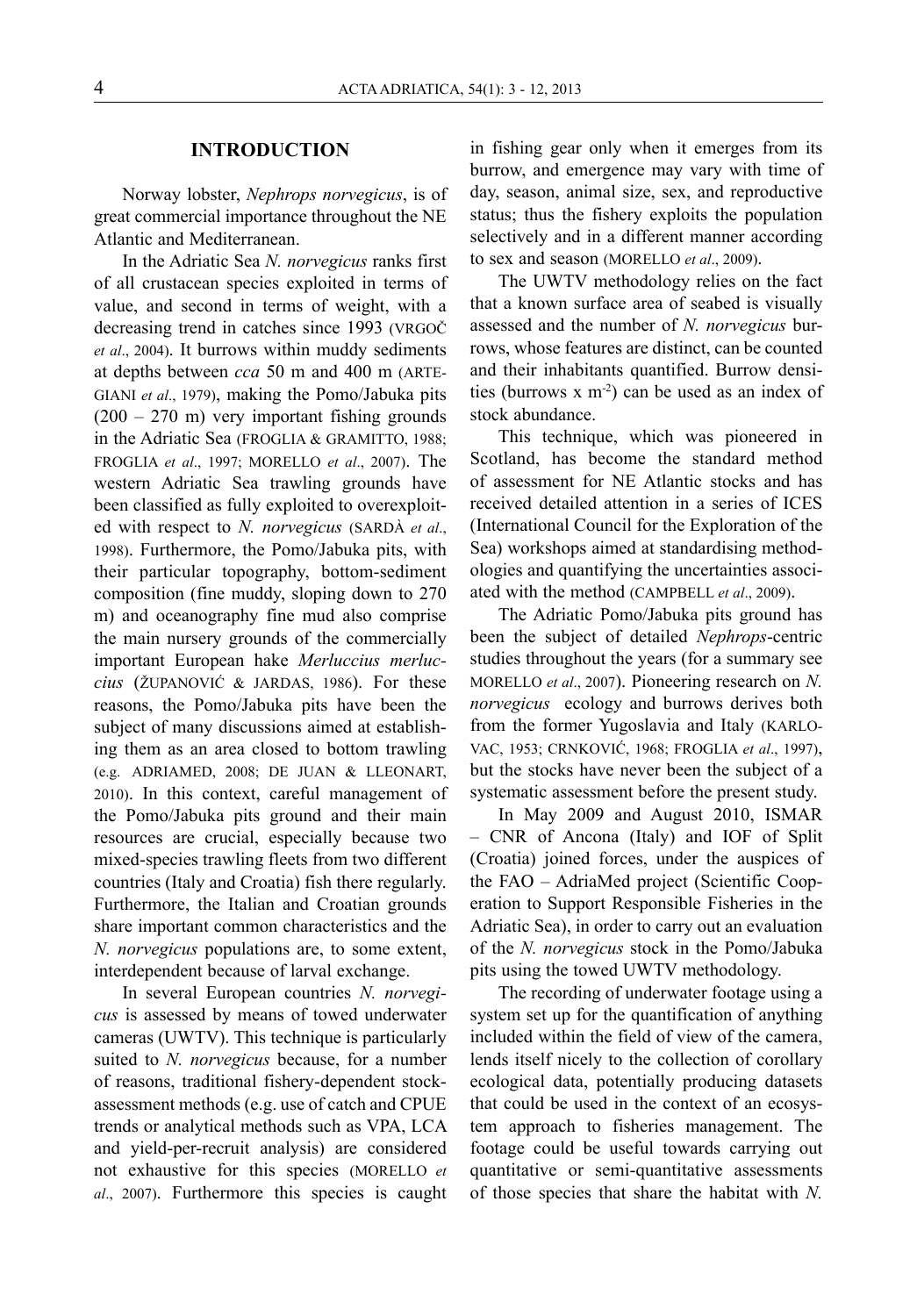*norvegicus*. In particular, the assessment of sea pens by means of UWTV has recently been the object of OSPAR (Oslo and Paris Conventions for the protection of the marine environment of the North-East Atlantic) attention, and ICES SGNEPS (Study Group on *Nephrops* Surveys) determined that further studies are needed to determine the potential of such approach (ICES, 2010).

Thus, in order to contribute to the development of this topic, in the Adriatic Sea, the UWTV methodology was used not only to determine *N. norvegicus* burrow densities but also to gain estimates of the abundance of the sea pen *Funiculina quadrangularis* and of the squat lobsters, *Munida* spp.

The sea pen *F. quadrangularis* is distributed throughout the western Atlantic and Mediterranean Sea and often shares its habitat with *N. norvegicus*; it is considered a species sensitive to physical disturbance (e.g. trawling activities; SARDÀ *et al*., 2004; GREATHEAD *et al.,* 2007).

On the other hand the quantification of the squat lobsters *Munida* spp. could be relevant in this area because since 2000, a newcomer, *Munida rutllanti*, made its first appearance in the Pomo/Jabuka pits and in just a few years almost replaced the native, dominant, *M. intermedia* (FROGLIA *et al*., 2010).

Finally, the footage collected in this area was used to quantify the trawl tracks towards developing a proxy for fishing effort which could be incorporated into future assessments on *N. norvegicus*.

#### **MATERIAL AND METHODS**

The study area covers all of the Pomo/Jabuka pits, in the central Adriatic Sea, with a total area of about 4800 km<sup>2</sup> (Fig. 1). The UWTV stations were assigned to the study area following a stratified random sampling design with strata defined according to (i) depth: shallow (< 200 m) and deep  $(> 200 \text{ m})$ , and (ii) fishing intensity (this is defined indirectly using the 12 nm line



*Fig. 1. Survey design: DC = deep Croatian territorial waters, DI = deep international waters, SC = shallow Croatian territorial waters, SI = shallow international waters*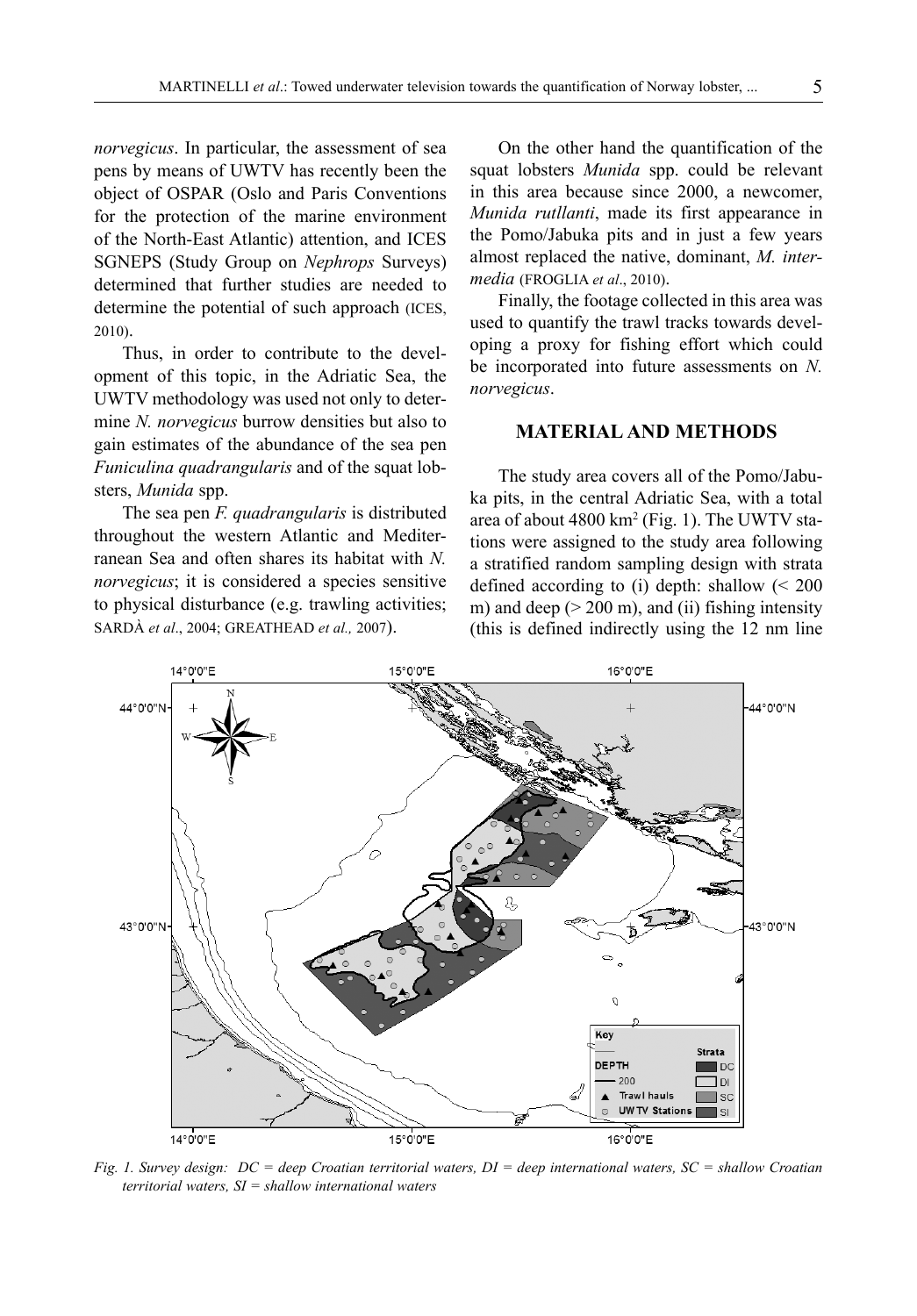delimiting Croatian territorial waters as a proxy based on the hypothesis that less boats operate within the Croatian territory; Fig. 1).

This subdivision resulted in 4 distinct strata:

1. DC: deep Croatian territorial waters

2. DI: deep international waters;

3. SC: shallow Croatian territorial waters; and

4. SI: shallow international waters.

The number of stations per stratum was determined proportionally to the surface area of the stratum for a total of 60 stations.

The UWTV camera (Kongsberg Simrad OE 1364 colour camera) was mounted on a sledge towed on the sea bed at a speed of 1 knot. The field of view of the camera was fixed at 80 cm width. The position of the sledge at each minute was recorded by means of a custom-made datalogger synchronised with the camera deck unit. Each UWTV station entailed an effective towing time of *cca* 20 minutes. The UWTV tows were carried out during day time on board RV Dallaporta (LOA 35.30 m, 258 GT, 1100 HP), on 5-27 May in 2009 and on 6-28 August in 2010.

Analysis of VHS footage and *N. norvegicus* burrow identification and quantification were carried out following ICES protocols (ICES, 2008) by 4 readers in 2009 and 3 readers in 2010; a minimum of 8 'good' (easy to read) minutes per station was fixed as a threshold to accept the validity of each station. Owing to the fact that any resulting burrow count comprises both those burrows that are wholly in the field of view and those that extend from the field of view to adjacent unseen sea bed, a correction factor related to the "edge effect" was calculated for each stratum separately and applied to the data. The edge effect correction was calculated following the ICES "Two pass counting method" (ICES 2010).

The same methodology (with the exception of the edge effect calculation) was applied to *Munida* spp. and *F. quandrangularis*.

In all cases, data regarding absolute numbers per tow and average densities per tow and stratum were obtained.

Trawling activity was quantified by counting the number of trawl tracks (visible as deep furrows caused by the dragging of otter doors) in the footage and using them as a proxy of fishing intensity.

Statistical analyses were conducted separately on the data obtained for the two surveys accounting for the fact that they were carried out in two different seasons (spring 2009 and summer 2010). ANOVA and post-hoc Tukey HSD tests were used to analyse log-transformed data meeting the required assumptions. Trawl track densities were also tested for differences between the two surveys. According to the original plan the 2010 survey was supposed to take place during the closed season (month of August) for the Italian fleet, thus the idea was to observe a different situation than that of a standard fishing month (May 2009). Unfortunately in 2010 the closure was only partial as some important Italian fleets were allowed to fish for socio-economic reasons.

Burrows, *Munida* spp*.* and *F. quadrangularis* densities were tested for correlation with trawl tracks.

#### **RESULTS**

The mean densities  $(n \times m^{-2})$  with standard deviation obtained from the footage, for *N. norvegicus* burrows, *Munida* spp., *F. quadrangularis* and trawl tracks, for each stratum in May 2009 and August 2010 are summarised in Table 1, together with the number of valid UWTV stations and the total surface of the seabed inspected (m2 ). With regard to *N. norvegicus* burrow densities, percentage "edge effect" corrections, applied to each stratum are shown in Table 2.

In May 2009 *N. norvegicus* burrows densities were significantly higher in DC than DI  $(ANOVA F(3,45) = 4.528, p = 0.007;$  Tukey HSD test  $p = 0.015$ ; Fig. 2A), while in August 2010 no significant differences among strata were found (Fig. 2B).

On a semi-quantitative scale of abundance (ICES, 2010), *Munida* spp. could be classified as abundant (found in almost all frames, in multiples) in 2009, whilst in 2010 it was abundant in some areas but only occasional (*cca* 12 individuals per 10 minute run) in others (Fig. 3A and B).

In May 2009, densities of *Munida* spp. were significantly higher in DC than all other strata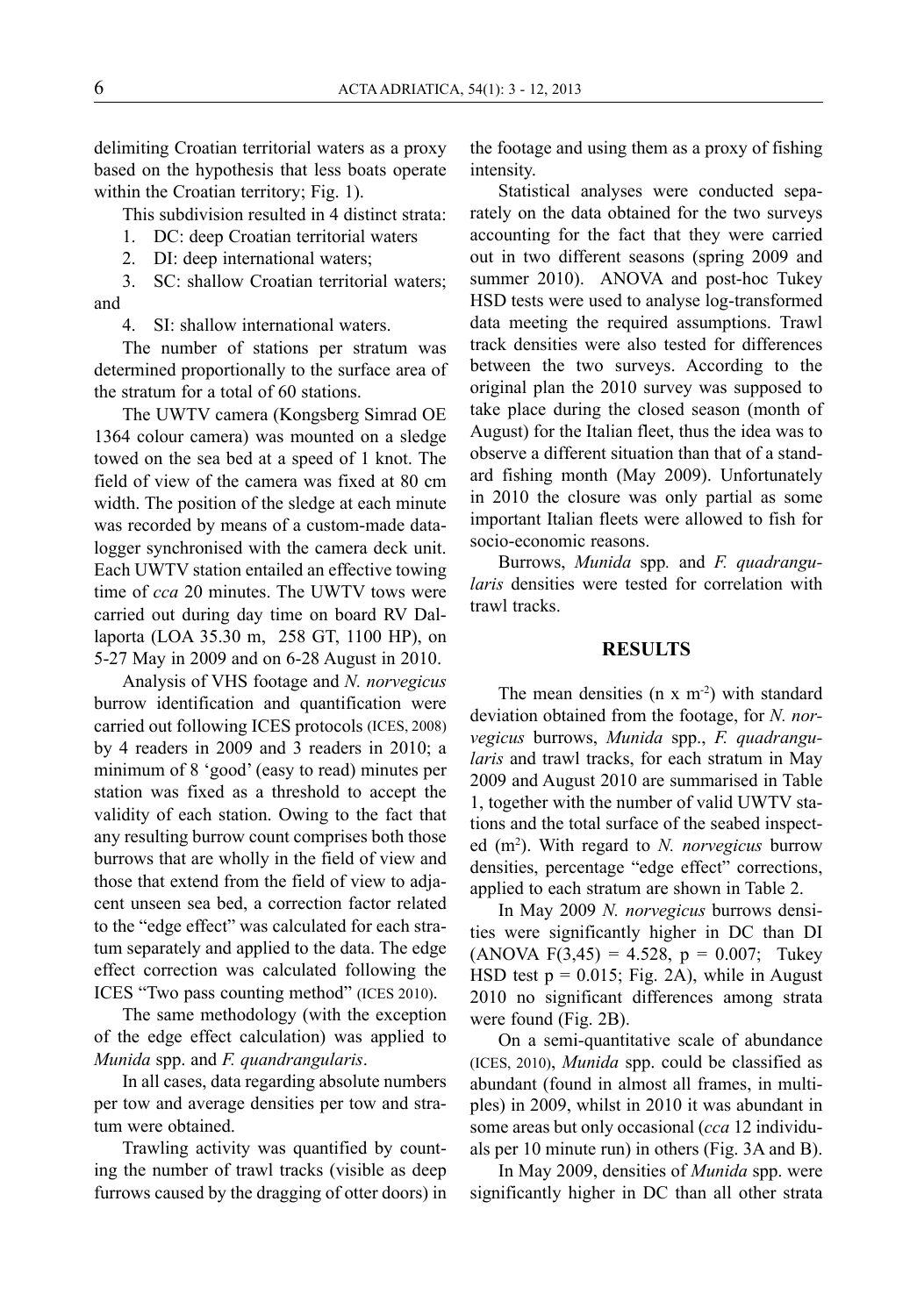*Table 1. Mean density (and standard deviation) of Nephrops norvegicus burrows, Munida spp., Funiculina quandrangularis and trawl tracks counted for each of the four substrata of the 2009 and 2010 surveys of the Pomo/Jabuka pits, Adriatic Sea. Notes: DC = deep Croatian territorial waters, DI = deep international waters, SC = shallow Croatian territorial waters, SI = shallow international waters*

| Sub-<br>stratum | <b>Nephrops</b><br>norvegicus<br>burrows $\cdot$ m <sup>-2</sup> | Munida spp.<br>$number·m-2$ | Funiculina<br>quadrangularis<br>$number·m-2$ | Trawl<br>tracks $\cdot$ m <sup>-2</sup> | Tot. SA<br>viewed $(m2)$ | No.<br>stations |
|-----------------|------------------------------------------------------------------|-----------------------------|----------------------------------------------|-----------------------------------------|--------------------------|-----------------|
|                 |                                                                  |                             | 2009                                         |                                         |                          |                 |
| DC              | 1.247(0.457)                                                     | 0.335(0.108)                | 0.001(0.002)                                 | 0.033(0.026)                            | 1621.30                  | 7               |
| DI              | 0.898(0.248)                                                     | 0.147(0.084)                | 0.001(0.001)                                 | 0.043(0.013)                            | 5265.91                  | 21              |
| <b>SC</b>       | 1.236 (0.298)                                                    | 0.169(0.139)                | 0.001(0.003)                                 | 0.039(0.028)                            | 2840.24                  | 12              |
| SI              | 0.953(0.265)                                                     | 0.156(0.126)                | 0.016(0.031)                                 | 0.038(0.019)                            | 2209.96                  | 9               |
|                 |                                                                  |                             | 2010                                         |                                         |                          |                 |
| DC              | 1.140(0.438)                                                     | 0.147(0.136)                | 0.001(0.001)                                 | 0.023(0.017)                            | 1677.12                  | 7               |
| DI              | 1.022(0.269)                                                     | 0.084(0.181)                | 0.001(0.002)                                 | 0.032(0.019)                            | 4876.12                  | 20              |
| <b>SC</b>       | 1.347(0.427)                                                     | 0.003(0.006)                | 0.003(0.010)                                 | 0.043(0.023)                            | 3126.54                  | 13              |
| SI              | 1.201(0.320)                                                     | 0.004(0.009)                | 0.004(0.011)                                 | 0.029(0.020)                            | 3008.40                  | 12              |

*Table 2. Percentage "edge effect" correction obtained by means of the ICES "Two pass counting method" in 2009 and 2010 footage for each of the four strata: DC = deep Croatian territorial waters, DI = deep international waters, SC = shallow Croatian territorial waters, SI = shallow international waters*

| Year | DС     | SС     | Dl        | SI       |
|------|--------|--------|-----------|----------|
| 2009 | 27.25% | 23.31% | $19.92\%$ | $16.1\%$ |
| 2010 | 15.60% | 19.53% | 18.40%    | 14.03%   |



2010

*Fig. 2. A) densities of Nephrops norvegicus burrows (number \* m-2) obtained for each UWTV station in May 2009*

*Fig. 2. B) densities of Nephrops norvegicus burrows (number \* m-2) obtained for each UWTV station in August 2010*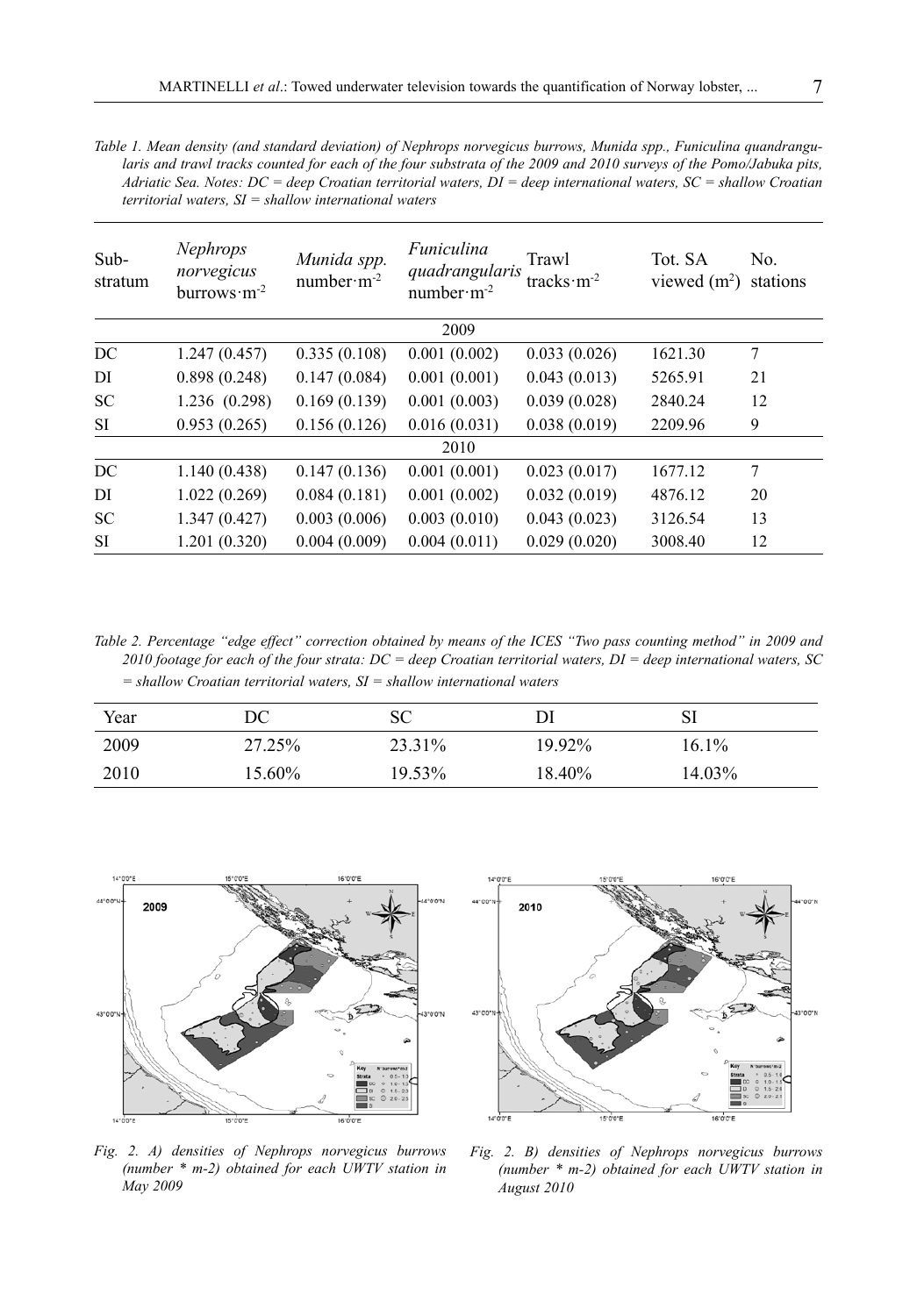

*Fig. 3. A) densities of Munida spp. (number \* m-2) obtained for each UWTV station in May 2009*



*Fig. 4. A) densities of Funiculina quadrangularis (number \* m-2) obtained for each UWTV station in May 2009*



*Fig. 3. B) densities of Munida spp. (number \* m-2) obtained for each UWTV station in August 2010*



*Fig. 4. B) densities of Funiculina quadrangularis (number \* m-2) obtained for each UWTV station in August 2010*

*Table 3. Trawl tracks densities versus Nephrops norvegicus burrows, Munida spp. and Funiculina quadrangularis densities: r and p (in brackets) values; no significant correlations were found*

| Year | N  | Nephrops norvegicus<br>burrows | Munida spp.      | Funiculina quadrangularis |
|------|----|--------------------------------|------------------|---------------------------|
| 2009 | 49 | $-0.2297(0.112)$               | $-0.2132(0.141)$ | 0.0004(0.998)             |
| 2010 | 52 | $-0.0066(0.963)$               | 0.0183(0.898)    | $-0.1987(0.158)$          |

 $(ANOVA F(3,45) = 5.126, p = 0.004;$  Tukey HSD test  $p \le 0.005$ ; Fig. 3A), while values of densities obtained for August 2010 did not respect the homogeneity of variances assumption.

*Funiculina quadrangularis*, on the other hand, was rare (1-5 individuals per 10 minute run) everywhere (Fig. 4A and B). The number of the sea-pens was very low in both years and performed poorly in any comparative analyses.

Both in 2009 and 2010, no significant differences were found in the densities of trawl tracks among strata (Fig. 5A and B); furthermore no significant differences between 2009 and 2010 were noticed.

There were no significant correlations between the density of trawl tracks and those of *N. norvegicus* burrows, *Munida* spp. and *F. quadrangularis* (Table 3).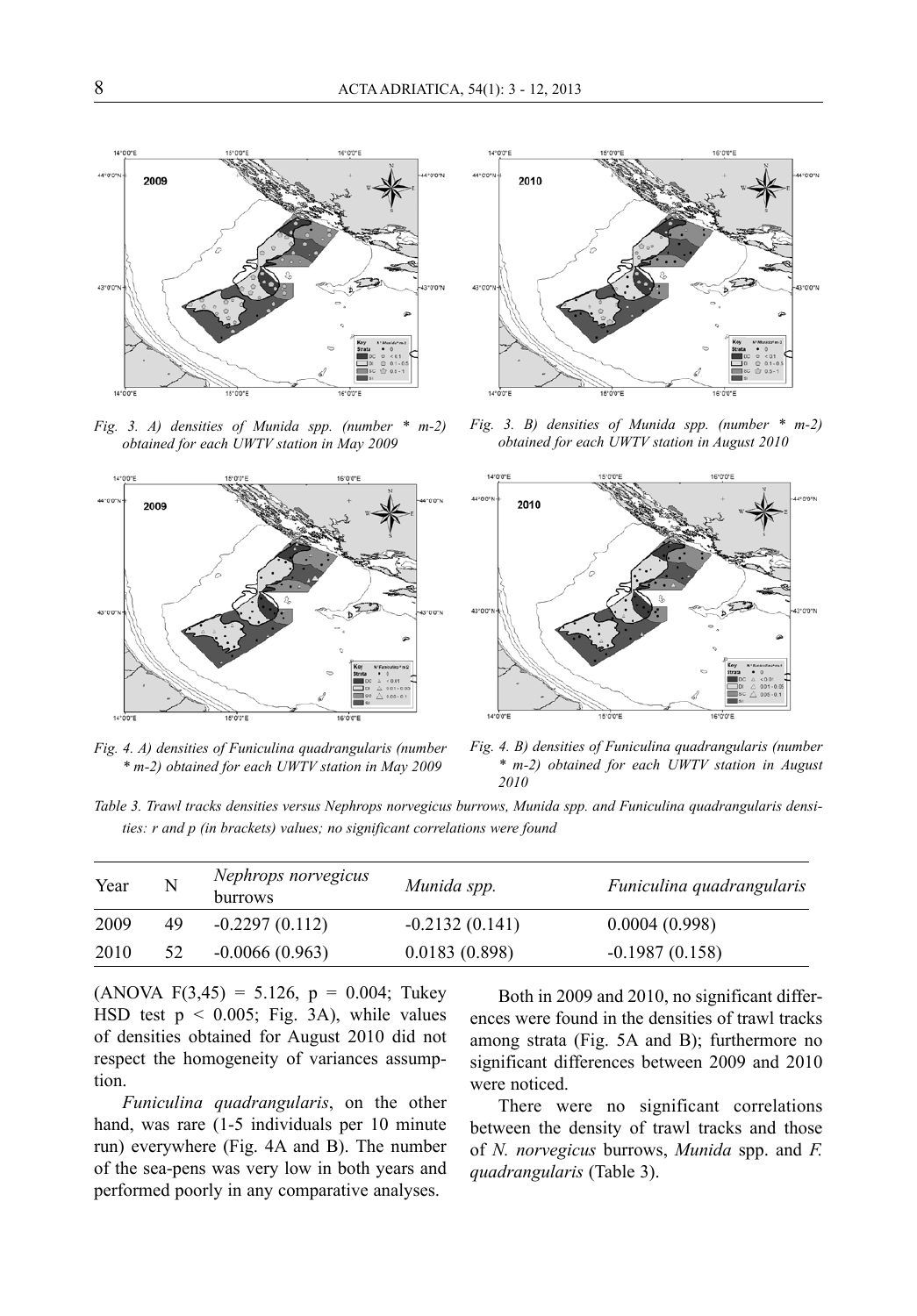The 2009 and 2010 surveys were exceptional in that the UWTV methodology was extended for the first time to both Croatian and Italian waters. It was therefore important that the analytical approach for the Pomo/Jabuka data was standardised and that the criteria developed in the ICES workshops were applied consistently to the analysis. This effort was done primarily with the aim of making this approach the standard method of *N. norvegicus* abundance estimation in the Adriatic Sea, as it is in the NE Atlantic and the North Sea.

Furthermore the footage produced by the *N. norvegicus* UWTV assessment survey of the Pomo/Jabuka pits (Adriatic Sea) in 2009 and 2010 allowed the quantification of the squat lobsters *Munida* spp., the sea pen *F. quadrangularis* and topographic features (trawl tracks) other than the target *N. norvegicus* burrows, even under poor visibility conditions. In this particular case, the reason why these identifications were possible was related to the ease of recognition of the considered organisms and of the seabed features taken into account: the uniqueness of the squat lobsters shape and their relatively large size, the prior knowledge of the distribution of *F. quadrangularis* compared with other sea pens in the area, together with its large, distinctive and easily recognisable structure, and the distinctiveness of otter door furrows on the seabed. The extent to which footage from UWTV surveys for *N. norvegicus* is suitable for other ecological purposes greatly depends on the organisms/features to be quantified (i.e. their distinctiveness, their relative size and their habits), the quality of footage and the degree of expertise of the viewer. When all these conditions are met simultaneously, this allows for the assessment of accessory species of choice along with the production of quantitative distribution maps even in a historic context if UWTV footage were to be available (ICES, 2010).

#### **CONCLUSIONS**

ICES (2011) stated that the use of UWTV footage originally acquired in order to assess *N. norvegicus* populations, should be integrated with further research to establish a better understanding of the relationship between local densities and overall status of other species (sea pens in particular); comparisons between areas impacted by *N. norvegicus* fisheries and unfished areas could be helpful toward this intent.

The quantification of the trawl tracks in the area was trialed with the aim of developing a proxy for fishing effort which could be incorporated into future assessments on *N. norvegicus*. A significantly lower number of tracks was expected in August 2010, in DI and SI strata, because of the closure of trawl fisheries for part of the Italian fleet in that month; but actually the closure that usually takes place in August for harbours from Trieste to Bari, was delayed to September for two of the Adriatic Italian fleets (Pescara and Ortona) which currently fish in the Jabuka Pit area, therefore results obtained are not conclusive. Furthermore, the time of persistence of trawl tracks on the sea bed is not known for this area. Other studies have been carried out on the use of UWTV systems for the quantification of otter doors tracks and estimates of their persistence (SMITH *et al*., 2007), but probably the latter depends greatly on the dynamic conditions of the area and its sedimentology. The use of VMS (Vessel Monitoring System) tracks in conjunction of trawl tracks observations and burrow counts would be useful in order to determine how the vessels exploit the different areas of the fishing ground. Use of VMS signals in order to define UWTV (RUSSO et al., 2013) survey areas and the location of survey stations has already been trialed in other areas like North and South Minch or Devil's Hole in the UK (ICES, 2010); accounting for the fishing effort to whom different areas are subjected, this could in fact be useful in the a priori definition of the strata in this type of survey.

#### **ACKNOWLEDGEMENTS**

The authors would like to acknowledge all the participants to the cruises and in particular Dr. Carlo FROGLIA for his helpful contribution. The help of FAO-AdriaMed Regional Project "Scientific Cooperation to Support Responsible Fisheries in the Adriatic Sea" is also acknowledged.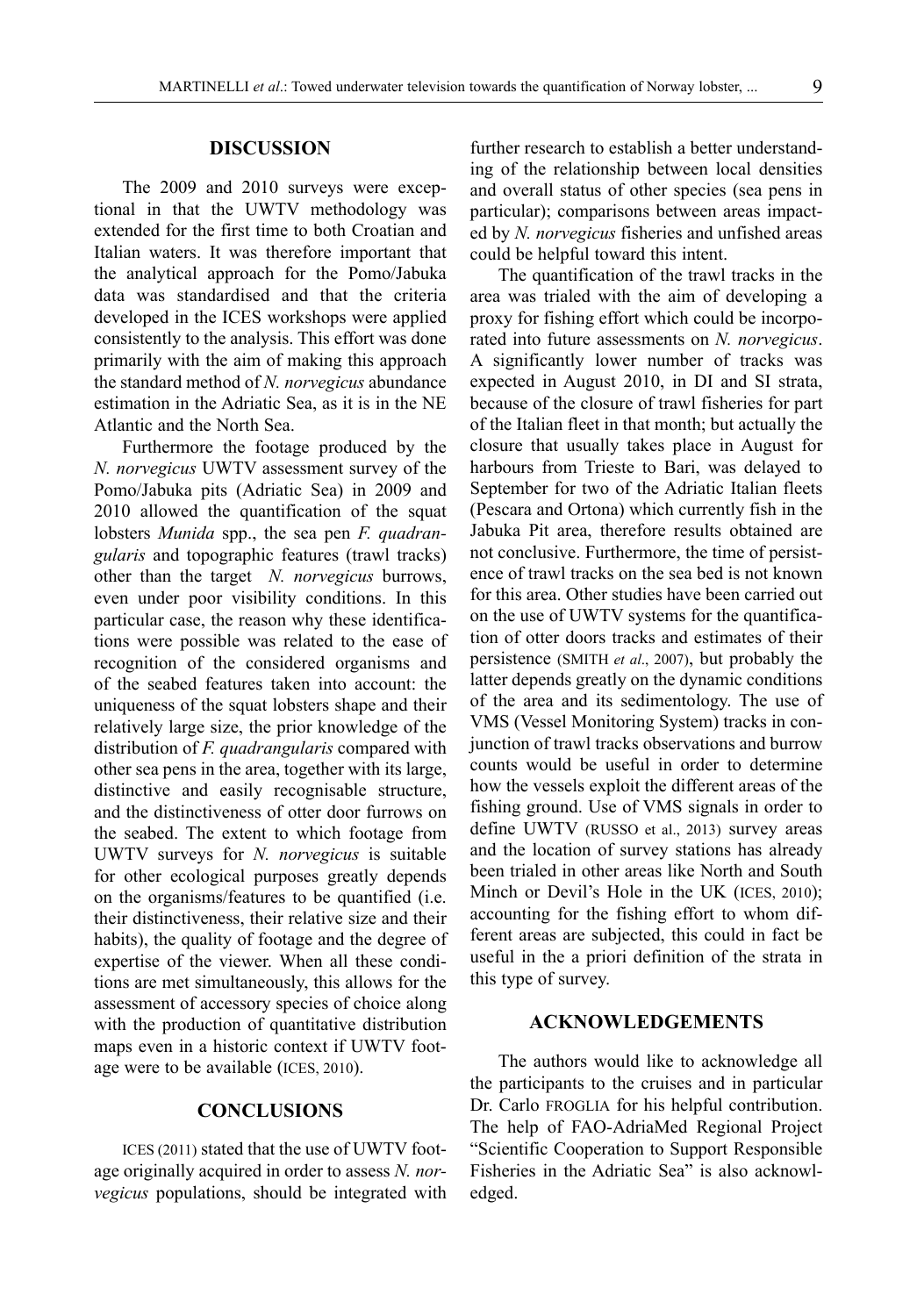#### **REFERENCES**

- ADRIAMED. 2008. Report of the ninth meeting of the AdriaMed Coordination Committee, Zagreb, Croatia, 18<sup>th</sup> and 19<sup>th</sup> December, 2007. Rome, Italy, February 2008, AdriaMed Tech. Doc. No. 23: 38 pp.
- ARTEGIANI, A., P. CURZI, C. FROGLIA, R. LENAZ & L. TOMADIN. 1979. Primi risultati delle indagini sui fattori biologici, oceanografici e sedimentologici che condizionano la distribuzione degli Scampi (*Nephrops norvegicus*) in Adriatico (First results of the resarch of the biological, oceanographic and sedimentological factors that affect the distribution of Norway lobster (*Nephrops norvegicus*) in the Adriatic). Atti Convego Scientifico Nazionale P.F. Oceanografica e Fondi marini 1, 229-241.
- CAMPBELL, N., H. DOBBY & N. BAILEY. 2009. Investigating and mitigating uncertainties in the assessment of Scottish *Nephrops norvegicus* populations using simulated underwater television data. ICES J. Mar. Sci., 66: 646-655.
- CRNKOVIĆ, D. 1968. Some observations regarding the burrows of juvenile *Nephrops norvegicus* (L.). Rapp. Comm. Int. Mer Médit., 19: 171-172.
- DE JUAN, S. & J. LLEONART. 2010. A conceptual framework for the protection of vulnerable habitats impacted by fishing activities in the Mediterranean high seas. Ocean Coast. Manage., 53: 717-723.
- FROGLIA, C. & M.E. GRAMITTO. 1988. An estimate of growth and mortality parameters for *Nephrops norvegicus* in the central Adriatic Sea. FAO Fish. Rep., 394: 189–203.
- FROGLIA, C., R.J. ATKINSON, I. TUCK & E. ARNERI. 1997. Underwater television survey, a tool to estimate *Nephrops* stock biomass on the Adriatic trawling grounds. In: B. Finka (Editor).Tisuću Godina Prvoga Spomena Ribarstva u Hrvata (Thousand of years of the first mention of fishing in Croatia). Hrvatska akademija znanosti i umjetnosti, Zagreb, pp. 657-667.
- FROGLIA, C., M.E. GRAMITTO & E.B. MORELLO.

2010. In less than 10 years the squat lobster *Munida rutllanti* has replaced *M. intermedia*  in the Western Pomo pits (Central Adriatic). Rapp. Comm. Int. Mer Médit., 39: 519.

- GREATHEAD, CF., D.W. DONNAN, J.M. MAIR & G.R. SAUNDERS. 2007. The sea pens *Virgularia mirabilis*, *Pennatula phosphorea* and *Funiculina quadrangularis*: distribution and conservation issues in Scottish waters. J. Mar. Biol. Ass. U. K., 87: 1095−1103.
- KARLOVAC, O. 1953. An ecological study of *Nephrops norvegicus* (L.) of the High Adriatic. Izvješća Ribarstveno-biološka ekspedicija.m/b "Hvar" ,5(2C): 1-51, 1 map.
- ICES. 2008. Report of the Workshop and training course on *Nephrops* burrow identification (WKNEPHBID). 25-29 February, Belfast, Northern Ireland, UK. ICES CM 2008/LRC: 03, 44 pp.
- ICES. 2010. Report of the Study Group on *Nephrops* Surveys (SGNEPS). 9-11 November, Lisbon, Portugal. ICES CM 2010/SSGESST: 22, 95 pp.
- ICES. 2011. Protocols for assessing the status of sea-pen and burrowing megafauna communities. Report of the ICES Advisory Committee, 2011. ICES Advice, 2011., Book 1: 226 pp.
- MORELLO, E.B., C. FROGLIA & R.J.A. ATKINSON. 2007. Underwater television as a fisheryindependent method for stock assessment of Norway lobster (*Nephrops norvegicus*) in the central Adriatic Sea (Italy). ICES J. Mar. Sci., 64: 1116-1123.
- MORELLO, E.B., B. ANTOLINI, M.E. GRAMITTO, R.J.A. ATKINSON & C. FROGLIA. 2009. The fishery for *Nephrops norvegicus* (Linnaeus, 1758) in the central Adriatic Sea (Italy): preliminary observations comparing bottom trawl and baited creels. Fish. Res., 95: 325- 331.
- RUSSO, T., A. PARISI & S. CATAUDELLA. 2013. Spatial indicators of fishing pressure: Preliminary analyses and possible developments. Ecological Indicators 26: 141–153.
- SARDÀ, F., J. LLEONART & J.E. CARTES. 1998. An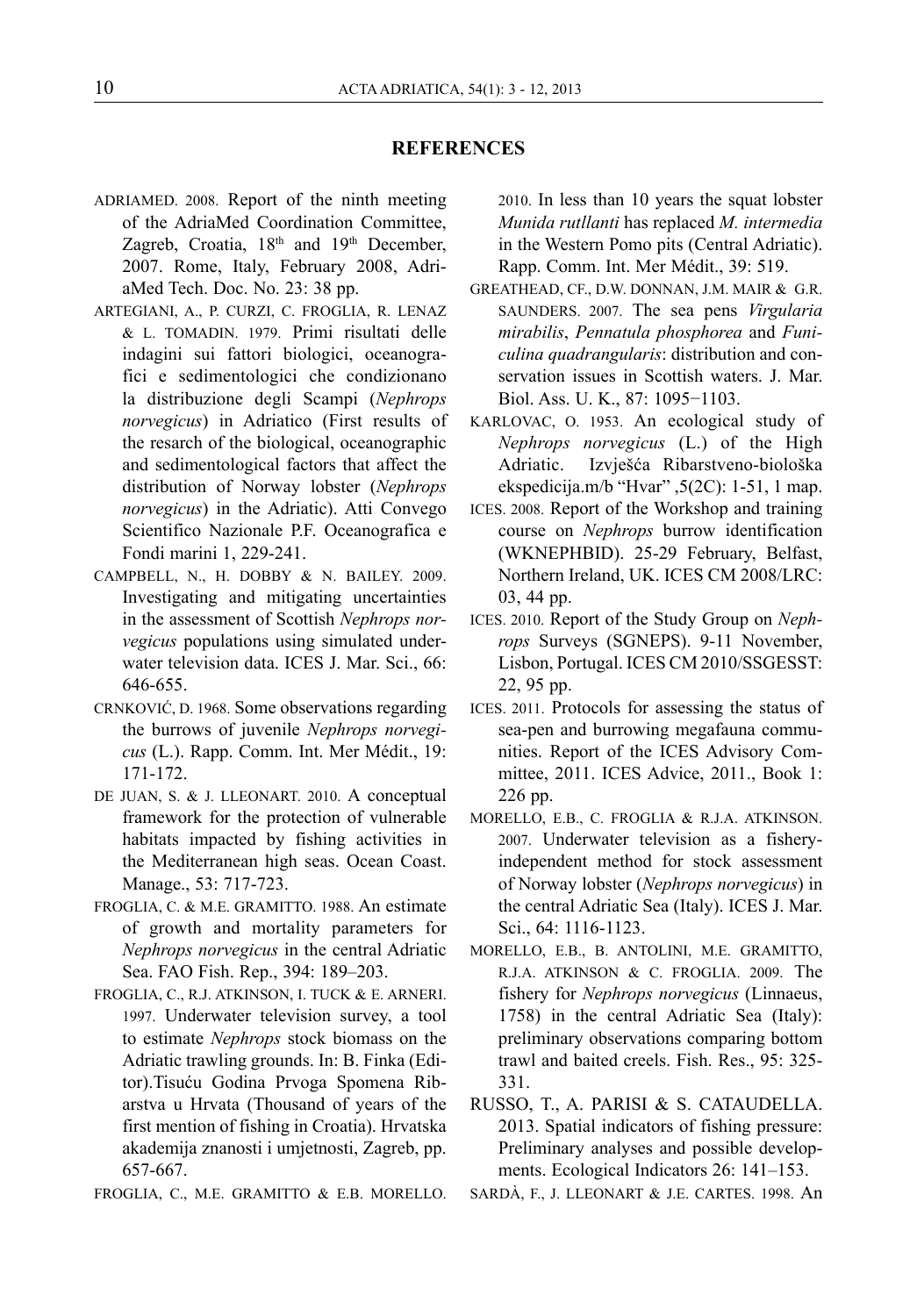analysis of population dynamics of *Nephrops norvegicus* (L.) in the Mediterranean Sea. Sci. Mar., 62: 135-143.

- SARDÀ, F., A. CALAFAT, M. FLEXAS, A. TSELEPI-DES, M. CANALS, M. ESPINO & A. TURSI. 2004. An introduction to Mediterranean deep-sea biology. Sci. Mar.*,* 68(S3): 7-38.
- SMITH, C.J., A.C. BANKS & K.-N. PAPADOPOULOU. 2007. Improving the quantitative estimation of trawling impacts from side scan-sonar and underwater-video imagery. ICES J. Mar. Sci., 64: 1692–1701.
- VRGOČ, N., E. ARNERI, S. JUKIĆ PELADIĆ, S. KRSTULOVIĆ ŠIFNER, P. MANNINI, B. MARČETA, K. OSMANI, C. PICCINETTI & N. UNGARO. 2004. Review of current knowledge on shared demersal stocks of the Adriatic Sea. AdriaMed Tech. Doc. No.12: 91 pp.
- ŽUPANOVIĆ, S. & I. JARDAS. 1986. A contribution to the study of biology and population dynamics of Adriatic hake. Acta Adriat., 27: 97–149.

Received: 19 April 2012 Accepted: 10 April 2013